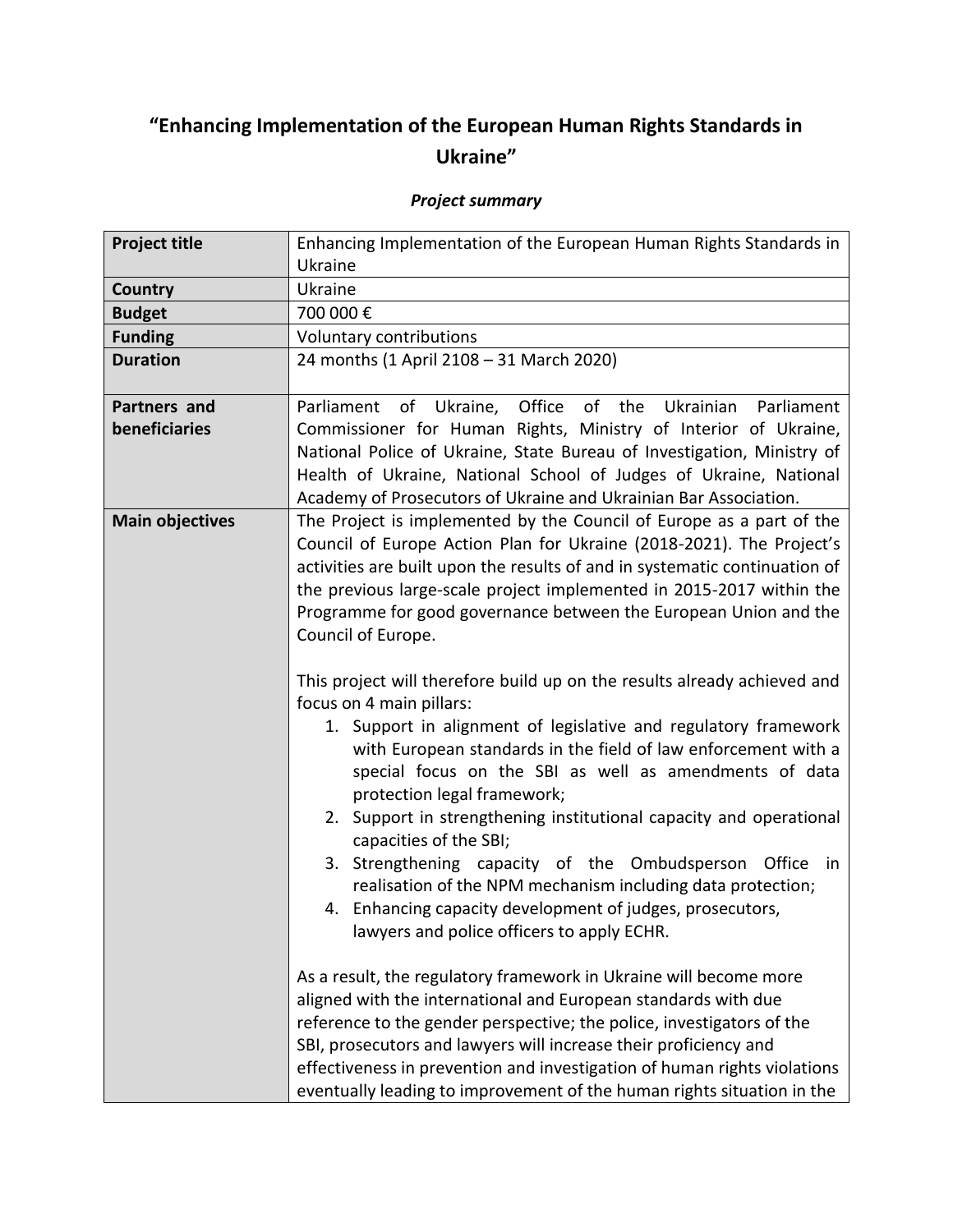|                             | country.                                                                                                                                                                                                                                                                                                                                                                           |
|-----------------------------|------------------------------------------------------------------------------------------------------------------------------------------------------------------------------------------------------------------------------------------------------------------------------------------------------------------------------------------------------------------------------------|
| <b>Expected</b><br>outcomes | Intermediate outcomes                                                                                                                                                                                                                                                                                                                                                              |
| and outputs                 | 1. Ukrainian legal professionals (judges, lawyers, prosecutors, SBI<br>investigators and police officers) have stronger capacity to deliver<br>effective, qualitative and gender-sensitive functions that are served in<br>an equitable and coherent manner based on common understanding of<br>national law and European standards.                                               |
|                             | 2. National capacities to effectively protect against serious human<br>rights violations, investigate and bring perpetrators to justice are<br>strengthened with the relevant rehabilitation services provided to the<br>victims of torture.                                                                                                                                       |
|                             | 3. Regulatory framework on data protection is in line with the<br>European standards                                                                                                                                                                                                                                                                                               |
|                             | Immediate outcomes                                                                                                                                                                                                                                                                                                                                                                 |
|                             | 1. Number of legal professionals trained on European Human Rights<br>standards with the gender issues streamlined and able to apply them in<br>professional activity.                                                                                                                                                                                                              |
|                             | 2. Investigators of the State Bureau of Investigation are familiar and<br>able to apply modern investigative techniques to effectively investigate<br>cases against torture and ill-treatment; effectiveness of the National<br>Preventive Mechanism is increased and a Strategy of rehabilitative<br>mechanism for the victims of torture is developed                            |
|                             | 3. Data protection legislation is amended and brought closer the<br>European standards                                                                                                                                                                                                                                                                                             |
|                             | <b>Outputs</b><br>1. Seven distance learning courses on the ECHR-related aspects are<br>fully incorporated into continuous legal education for judges,<br>prosecutors, lawyers, SBI investigators and police officers; publications<br>on ECHR case law and other relevant materials are translated into<br>Ukrainian language and are available to Ukrainian legal professionals; |
|                             | 2. Four groups of legal professionals more than 100 persons (judges,<br>prosecutors, lawyers, police officers and investigators) are trained on<br>ECHR norms and implementation mechanism through the HELP<br>distance learning courses;                                                                                                                                          |
|                             | 3. Council of Europe recommendations incorporated into the Law of<br>Ukraine "On National Police" and "On State Bureau of Investigation"                                                                                                                                                                                                                                           |